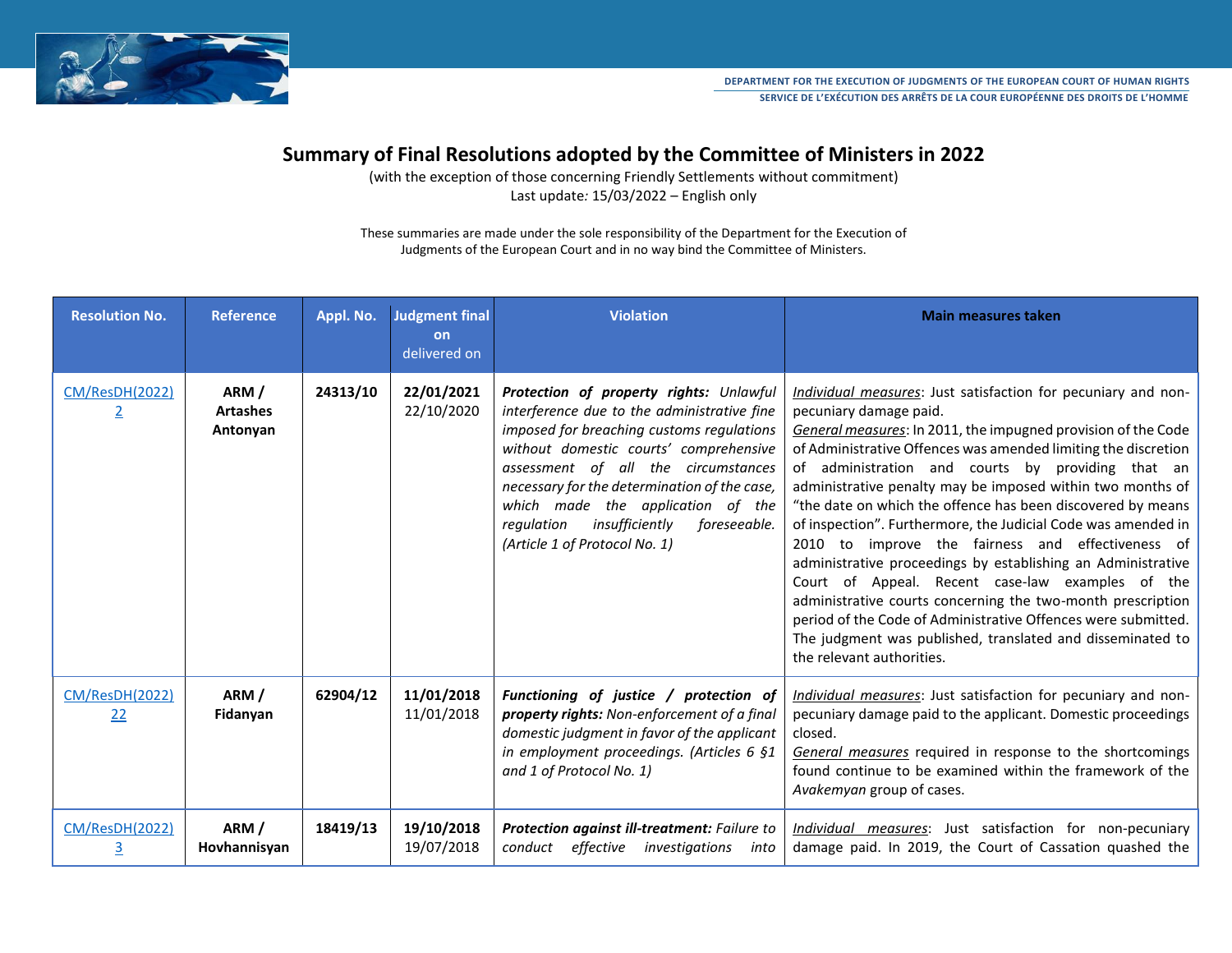| <b>Resolution No.</b>            | <b>Reference</b>    | Appl. No. | Judgment final<br>on<br>delivered on | <b>Violation</b>                                                                                                                                                            | <b>Main measures taken</b>                                                                                                                                                                                                                                                                                                                                                                                                                                                                                                                                                                                                                                                                                                                                                                                                                                                                                                                                                                                                                                                                                                                                                                                                                                                                                                                                                                                                                                |
|----------------------------------|---------------------|-----------|--------------------------------------|-----------------------------------------------------------------------------------------------------------------------------------------------------------------------------|-----------------------------------------------------------------------------------------------------------------------------------------------------------------------------------------------------------------------------------------------------------------------------------------------------------------------------------------------------------------------------------------------------------------------------------------------------------------------------------------------------------------------------------------------------------------------------------------------------------------------------------------------------------------------------------------------------------------------------------------------------------------------------------------------------------------------------------------------------------------------------------------------------------------------------------------------------------------------------------------------------------------------------------------------------------------------------------------------------------------------------------------------------------------------------------------------------------------------------------------------------------------------------------------------------------------------------------------------------------------------------------------------------------------------------------------------------------|
|                                  |                     |           |                                      | allegations of degrading treatment in the<br>workplace, reported by a civil servant<br>working for the Ministry of Environmental<br>Protection. (Article 3 procedural limb) | refusal to institute criminal proceedings. In reopened<br>proceedings, a comprehensive investigation was conducted at<br>the end of which the applicant withdrew her complaint.<br>General measures: In 2018, a new Civil Service Act made more<br>foreseeable the disciplinary rules, procedures and possible<br>penalties following mandatory internal investigations.<br>Furthermore, reformed criminal procedure legislation strictly<br>defined the functions of the Investigative Committee and the<br>Special Investigative Service (conducting preliminary<br>investigation into allegations of crimes committed by<br>members/officials of legislative, executive and judicial bodies<br>as well as in special state services), both independent state<br>bodies authorized to conduct investigation of, inter alia, torture<br>and ill-treatment cases. In 2020, the General Prosecutor's<br>Office adopted a Recommendation with a view to enhance the<br>effectiveness of investigations into allegations of ill-treatment.<br>Furthermore, as from 2017, the Court of Cassation developed<br>its case-law on judicial oversight of pre-trial proceedings, in<br>particular, in case of refusal to institute criminal proceedings.<br>The judgment was published, translated and disseminated to<br>the authorities concerned. It is used in the curricula of the<br>Justice Academy related to prohibition of torture and ill-<br>treatment. |
| CM/ResDH(2022)<br>$\overline{1}$ | ARM/<br>Saghatelyan | 31155/13  | 08/10/2020<br>08/10/2020             | Functioning of justice: Excessive length of<br>criminal proceedings. (Article 6 §1)                                                                                         | Individual measures: Just satisfaction for non-pecuniary<br>damage paid. Domestic proceedings closed.<br>General measures: The 2018 Judicial Code established criteria<br>for assessing the reasonableness of the length of proceedings<br>in line with the European Court's case-law. See also<br>CM/ResDH(2019)290 in Aganikyan. Moreover, in 2019, the<br>Court of Cassation delivered a judgment on the different<br>criteria of the "reasonable time" requirement. The 2021 Code<br>of Criminal Procedure prescribes maximum time limits for<br>prosecution depending on the gravity of a crime, these limits<br>may be extended for a maximum of two months in exceptional                                                                                                                                                                                                                                                                                                                                                                                                                                                                                                                                                                                                                                                                                                                                                                          |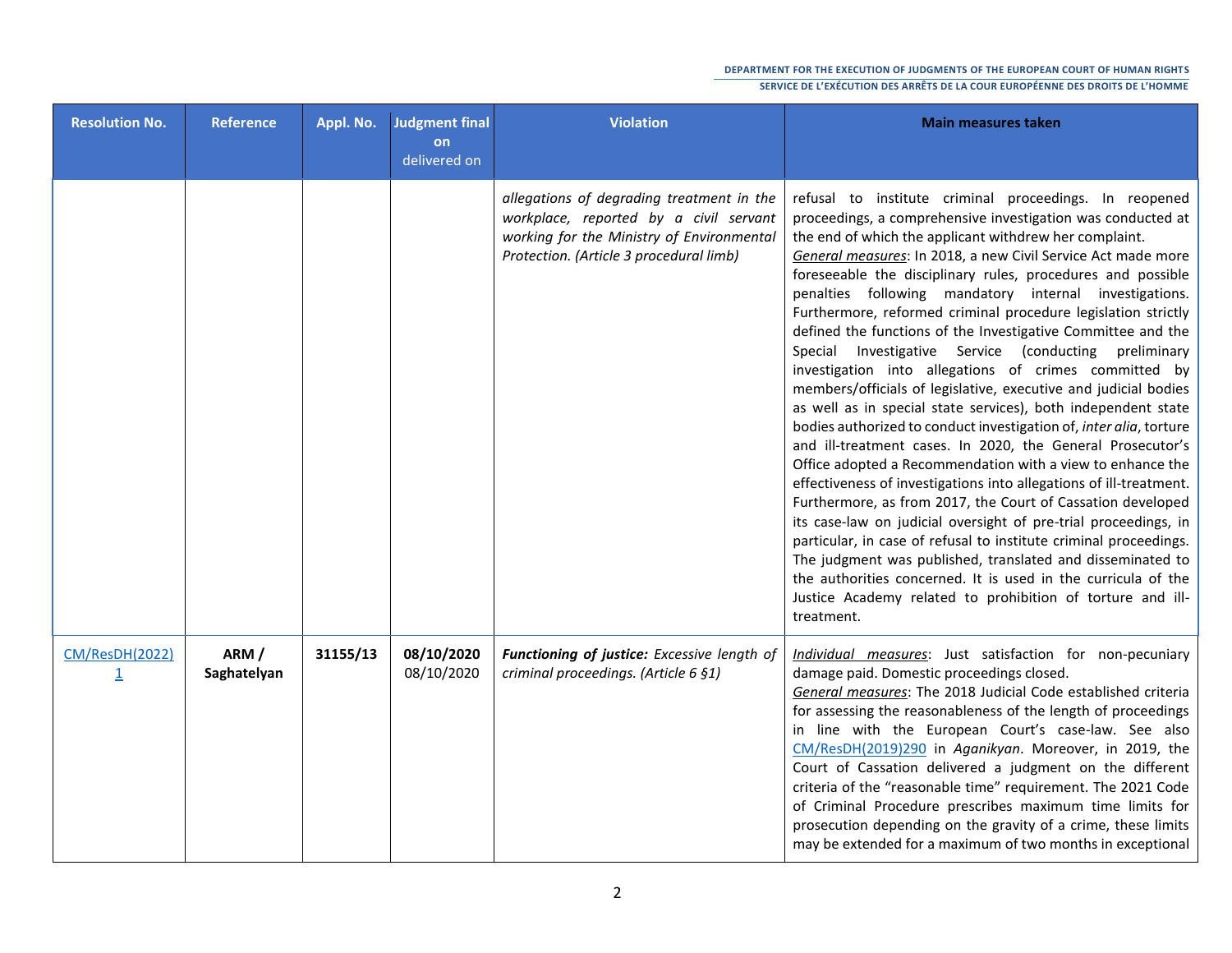| <b>Resolution No.</b>              | <b>Reference</b>                       | Appl. No. | <b>Judgment final</b><br>on<br>delivered on | <b>Violation</b>                                                                                                                                                                                                                                                                                                                                                                                                                                                                        | <b>Main measures taken</b>                                                                                                                                                                                                                                                                                                                                                                                                                                                                                                                                                                                                                                                                                                                                                                                                                                                                                                                                                                                           |
|------------------------------------|----------------------------------------|-----------|---------------------------------------------|-----------------------------------------------------------------------------------------------------------------------------------------------------------------------------------------------------------------------------------------------------------------------------------------------------------------------------------------------------------------------------------------------------------------------------------------------------------------------------------------|----------------------------------------------------------------------------------------------------------------------------------------------------------------------------------------------------------------------------------------------------------------------------------------------------------------------------------------------------------------------------------------------------------------------------------------------------------------------------------------------------------------------------------------------------------------------------------------------------------------------------------------------------------------------------------------------------------------------------------------------------------------------------------------------------------------------------------------------------------------------------------------------------------------------------------------------------------------------------------------------------------------------|
|                                    |                                        |           |                                             |                                                                                                                                                                                                                                                                                                                                                                                                                                                                                         | circumstances. The Chairman of the Investigative Committee<br>and the Prosecutor General adopted related instructions and<br>reporting schedules. In August 2020, the Supreme Judicial<br>Council adopted a decision on the performance of judges and<br>their subjection to disciplinary liability for breaches of the<br>reasonable time requirement. The judgment was published,<br>translated and disseminated to the relevant authorities. It was<br>also included in the curricula of the Justice Academy.                                                                                                                                                                                                                                                                                                                                                                                                                                                                                                     |
| <b>CM/ResDH(2022)</b><br><u>37</u> | AUT/<br>Mladoschovitz                  | 38663/06  | 15/10/2010<br>15/07/2010                    | Functioning of justice: Unfair enforcement<br>proceedings with regard to alleged arrears<br>with maintenance payments due to the<br>infringement of the equality of arms<br>principle, as the claimants had neither<br>knowledge of the debtor's appeal against<br>the decision setting the amount of the<br>deposit, nor an opportunity to submit their<br>arguments, yet had to bear the costs of the<br>appeal proceedings on the postponement of<br>the enforcement. (Article 6 §1) | Individual measures: Just satisfaction for non-pecuniary<br>damage paid. There was no legal basis for a reopening of the<br>proceedings at stake.<br>General measures: In 2014, the Enforcement Act was amended<br>stipulating that the parties of enforcement proceedings have to<br>be heard before a decision on requests concerning the closure,<br>the limitation or the postponement of enforcement<br>proceedings (which are not tabled by the petitioning creditor)<br>can be taken. Furthermore, the amended Enforcement Act<br>refers to the Code of Civil Procedure and stipulates that appeals<br>against decisions on requests concerning the closure, the<br>limitation or the postponement of enforcement proceedings<br>are "double-sided", which means that - in view of the principle<br>"audiatur et altera pars" (hearing both sides) - the opponent to<br>the appeal obtains the opportunity to give his/her view to the<br>appeal. The judgment was published, translated and<br>disseminated. |
| CM/ResDH(2022)<br><u>38</u>        | AUT/<br>Stojakovic and<br>1 other case | 30003/02+ | 09/02/2007<br>09/11/2006                    | Functioning of justice: Unfair proceedings<br>due to the lack of an oral hearing before the<br>Appeals Commissions at the Ministry for<br>Public Service and Sports and the Federal<br>Chancellery, respectively, in disciplinary<br>proceedings concerning civil servants'<br>transfers to posts with lower grades.<br>(Article $6 \, 91$ )                                                                                                                                            | Individual measures: The Court, failing to discern a causal link<br>to the violation found, dismissed the applicants' claim for just<br>satisfaction for pecuniary damage. There was no legal basis for<br>a reopening of the proceedings at stake.<br>General measures: In 2014, the Administrative Jurisdiction<br>Amendment Act established new Administrative Courts to hear<br>appeals against decisions taken by administrative authorities<br>replacing, inter alia the Appeals Commissions. According to the                                                                                                                                                                                                                                                                                                                                                                                                                                                                                                 |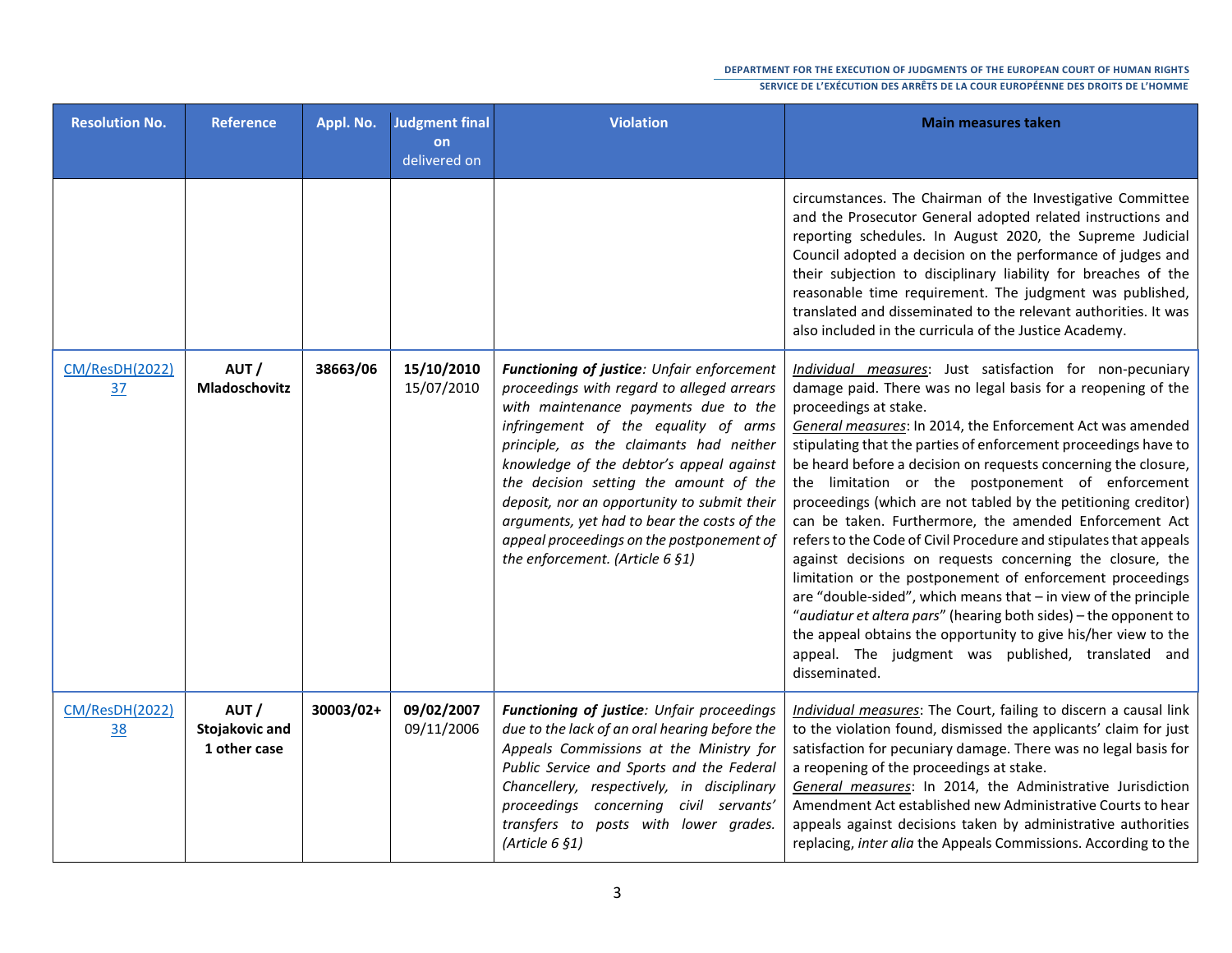| <b>Resolution No.</b> | <b>Reference</b>                                      | Appl. No. | <b>Judgment final</b><br><b>on</b><br>delivered on | <b>Violation</b>                                                                                                                                                                                                                                                                                    | <b>Main measures taken</b>                                                                                                                                                                                                                                                                                                                                                                                                                                                                                                                                                                                                                                                                                                                                                                                                                                                                                                                 |
|-----------------------|-------------------------------------------------------|-----------|----------------------------------------------------|-----------------------------------------------------------------------------------------------------------------------------------------------------------------------------------------------------------------------------------------------------------------------------------------------------|--------------------------------------------------------------------------------------------------------------------------------------------------------------------------------------------------------------------------------------------------------------------------------------------------------------------------------------------------------------------------------------------------------------------------------------------------------------------------------------------------------------------------------------------------------------------------------------------------------------------------------------------------------------------------------------------------------------------------------------------------------------------------------------------------------------------------------------------------------------------------------------------------------------------------------------------|
|                       |                                                       |           |                                                    |                                                                                                                                                                                                                                                                                                     | Administrative Courts Procedure Act, these Administrative<br>Courts may refrain from an oral hearing only "if the files show<br>that further clarification of the matter cannot be expected by<br>an oral hearing and if its rejection is neither contrary to Article<br>6 §1 of the ECHR nor to Article 47 of the EU Chart of<br>Fundamental Rights. See also, CM/ResDH(2017)199 in<br>Koottummel. The judgments were published, translated and<br>disseminated.                                                                                                                                                                                                                                                                                                                                                                                                                                                                          |
| CM/ResDH(2022)<br>24  | <b>BEL / Lachiri</b>                                  | 3413/09   | 18/12/2018<br>18/09/2018                           | of<br>religion:<br>Unjustified<br><b>Freedom</b><br>interference following exclusion from a<br>courtroom for refusing to remove one's<br>hijab (violation of Article 9).                                                                                                                            | Individual measures: Just satisfaction for non-pecuniary<br>damage paid to the applicant.<br>General measures: The judgment was published and<br>disseminated to all domestic courts, in particular to the Court  <br>of Cassation and the Constitutional Court as well as to the<br>Colleges of Prosecutors General, the High Council of Justice,<br>and the Judicial Training Institute. In January 2021, the Judicial<br>Training Institute was invited to integrate the present judgment<br>into the initial and continuing training of judges in matters of<br>deontology and ethics, as the exclusion from the courtroom of<br>a person, carrying a religious symbol, must be limited to cases<br>of disturbance only. The Judicial Code was amended in June<br>2020 and in January 2021 to recall the authorisation, during<br>hearings before domestic courts, to wear religious symbols or<br>head coverings for medical reasons. |
| CM/ResDH(2022)<br>45  | BGR/<br>Nedelcheva<br>and Others and<br>2 other cases | 5516/05+  | 28/08/2013<br>28/05/2013                           | Protection of property rights: Unjustified<br>delays in complying with judgments and<br>administrative decisions recognising the<br>applicants' rights to restitution of<br>agricultural land collectivised during the<br>communist era or to compensation thereof.<br>(Article 1 of Protocol No.1) | Individual measures: Just satisfaction for damages assessed on<br>an equitable basis paid. Domestic decisions on restitution and<br>in lieu compensation enforced.<br>General measures required in response to the shortcomings<br>found continue to be examined within the framework of the<br>Lyubomir Popov and the Sivova and Koleva groups of cases.                                                                                                                                                                                                                                                                                                                                                                                                                                                                                                                                                                                  |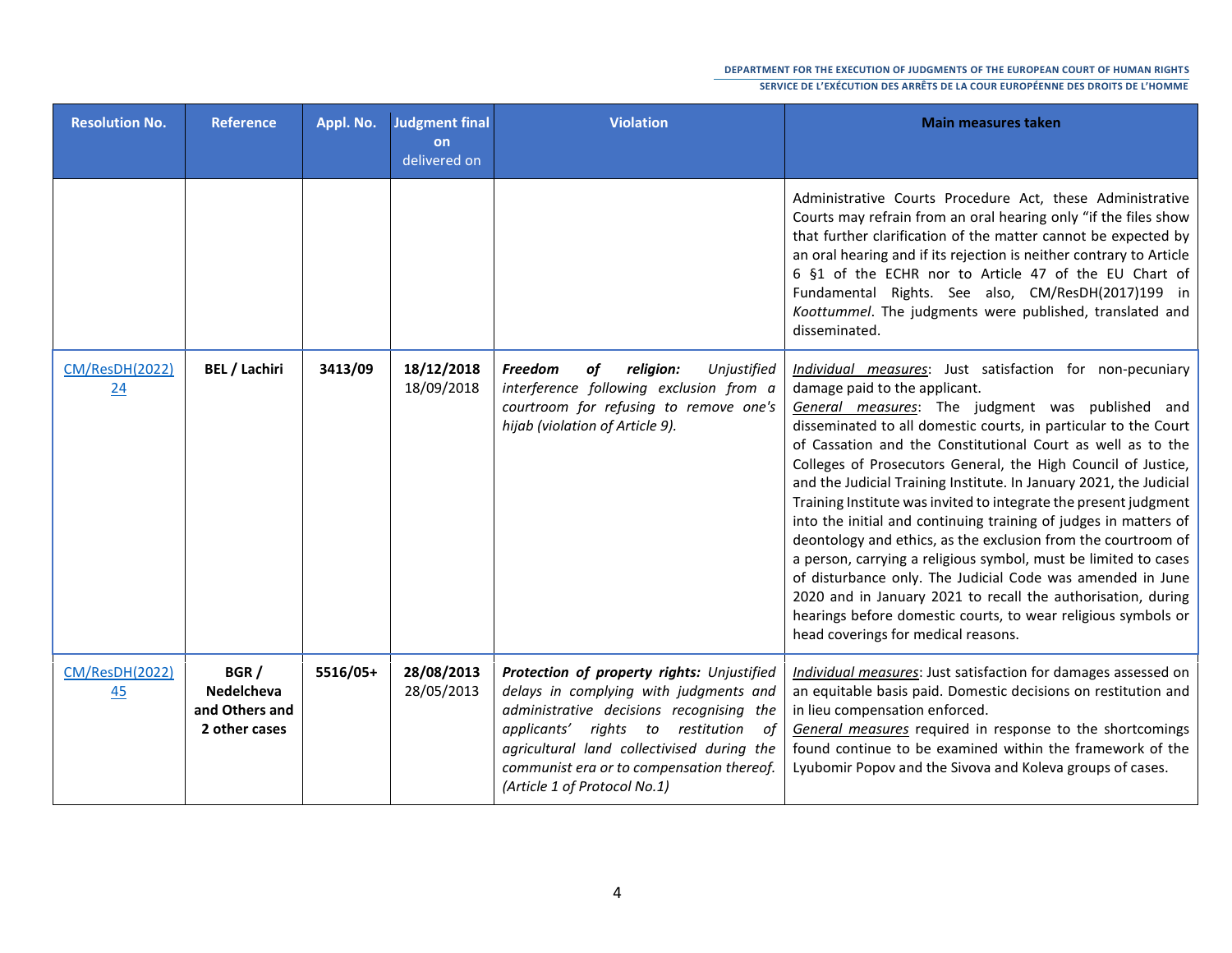| <b>Resolution No.</b>       | <b>Reference</b>                  | Appl. No. | <b>Judgment final</b><br>on<br>delivered on | <b>Violation</b>                                                                                                                                                                                                                                                                                                                                                                                                                   | <b>Main measures taken</b>                                                                                                                                                                                                                                                                                                                                                                                                                                                                           |
|-----------------------------|-----------------------------------|-----------|---------------------------------------------|------------------------------------------------------------------------------------------------------------------------------------------------------------------------------------------------------------------------------------------------------------------------------------------------------------------------------------------------------------------------------------------------------------------------------------|------------------------------------------------------------------------------------------------------------------------------------------------------------------------------------------------------------------------------------------------------------------------------------------------------------------------------------------------------------------------------------------------------------------------------------------------------------------------------------------------------|
| <b>CM/ResDH(2022)</b><br>25 | BIH / Delić                       | 59181/18  | 02/06/2021<br>02/03/2021                    | Functioning of justice and lack of a<br>remedy: Excessive length<br>of<br>civil<br>proceedings. (Articles 6 §1 and 13)                                                                                                                                                                                                                                                                                                             | Individual measures: Just satisfaction for non-pecuniary<br>damage paid to the applicant.<br>General measures required in response to the shortcomings<br>found continue to be examined within the framework of the<br>Hadžajlić group.                                                                                                                                                                                                                                                              |
| CM/ResDH(2022)<br>39        | BIH / Stipić and<br><b>Others</b> | 25230/20+ | 22/07/2021<br>22/07/2021                    | Functioning of justice: Non-enforcement of<br>domestic<br>judgments<br>ordering<br>the<br>Federation of Bosnia and Herzegovina to<br>pay work-related benefits due to public<br>service employees. (Article 6 §1)                                                                                                                                                                                                                  | Individual measures: Just satisfaction for non-pecuniary<br>damage paid. Domestic decisions enforced.<br>General measures required in response to the shortcomings<br>found by the Court in the present judgment continue to be<br>examined within the framework of the Kunić group of cases.                                                                                                                                                                                                        |
| <b>CM/ResDH(2022)</b><br>11 | CRO / Brežec                      | 7177/10   | 18/10/2013<br>18/07/2013                    | Protection of private and family life:<br>Disproportionate interference into the<br>applicant's right to a home due to domestic<br>courts' decisions ordering to vacate flats<br>owned by the state, in breach of any<br>procedural safeguards in the eviction<br>proceedings. (Article 8)                                                                                                                                         | Individual measures: No claim submitted. In reopened civil<br>proceedings, the domestic court concluded that the<br>interference with the applicant's right to respect for her home<br>was proportionate to the aim pursued and thus necessary in a<br>democratic society. However, since the building in which the<br>flat at issue was situated was demolished in December 2013, it<br>was impossible to order the applicant's eviction.<br>General measures: See CM/ResDH(2011)48 in Cosic group. |
| CM/ResDH(2022)<br>27        | CRO / Vuković                     | 47880/14  | 15/11/2018<br>15/11/2018                    | <b>Protection</b><br>of<br>property<br>rights:<br>Disproportionate interference due to the<br>seizure of the applicant's vehicle in the<br>context of a criminal investigation and its<br>prolonged retention in inadequate storage<br>condition and subsequent refusal by the civil<br>courts and Constitutional Court of the<br>applicant's request for compensation for<br>the damage caused. (Article 1 of Protocol<br>No. 1). | Individual measures: The finding of a violation constitutes<br>sufficient compensation for non-pecuniary damage. The most<br>appropriate form of redress would be, as suggested by the<br>applicant himself, to reopen the proceedings in due course.<br>General measures: Domestic courts aligned their case-law with<br>the present judgment; related examples were submitted. The<br>judgment was published, translated and disseminated to all<br>domestic courts.                               |
| <b>CM/ResDH(2022)</b><br>56 | GEO /<br><b>Sakvarelidze</b>      | 40394/10  | 06/06/2020<br>06/02/2020                    | Right to life: Ineffective investigation into<br>fatal road traffic accident resulting in<br>discontinuation of criminal proceedings                                                                                                                                                                                                                                                                                               | Individual measures: Just satisfaction for non-pecuniary<br>damage paid. The reopening of the impugned investigation is<br>time-barred.                                                                                                                                                                                                                                                                                                                                                              |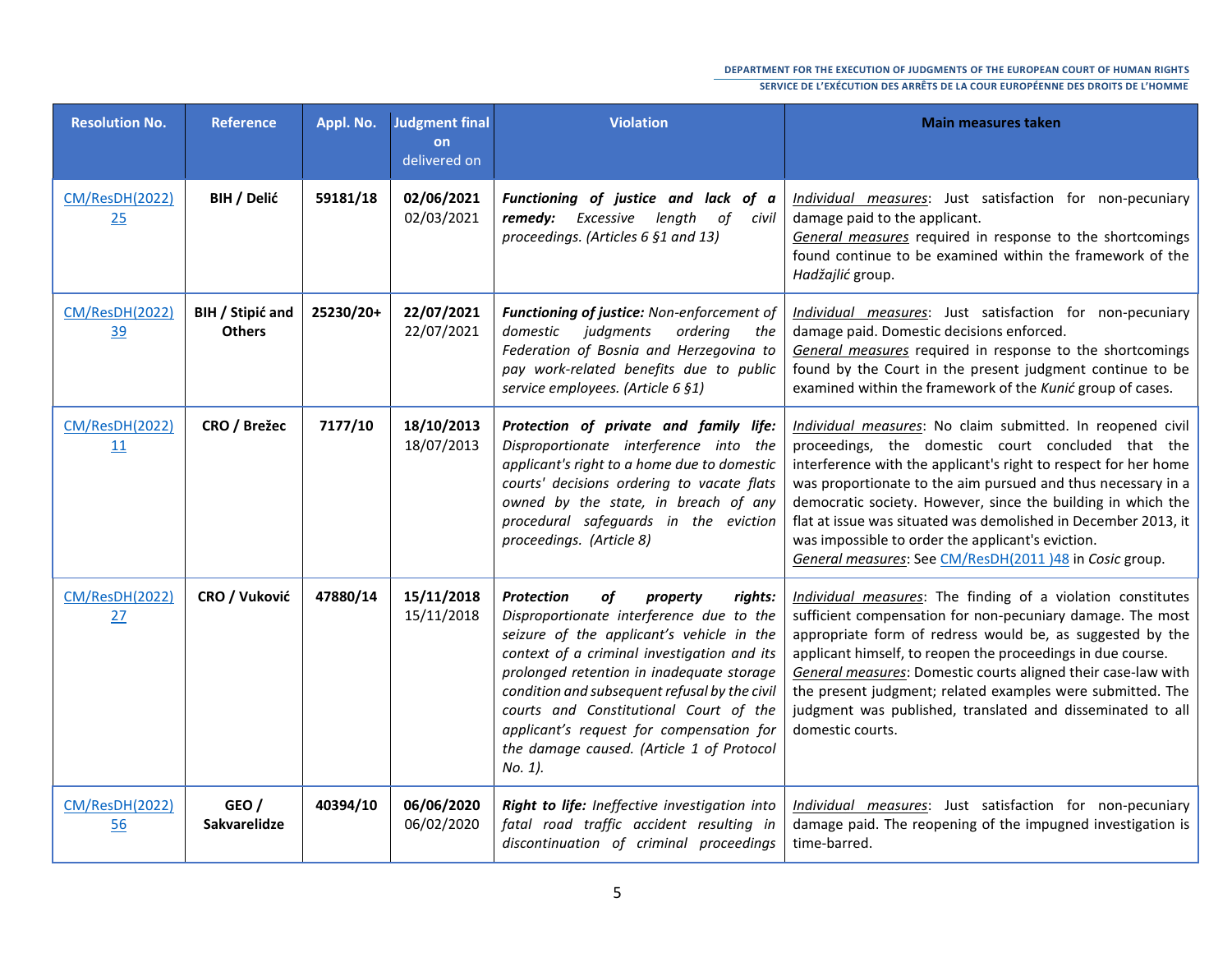| <b>Resolution No.</b>                   | <b>Reference</b>                      | Appl. No. | <b>Judgment final</b><br>on<br>delivered on | <b>Violation</b>                                                                                                                                                                                                                                                                                                                                               | <b>Main measures taken</b>                                                                                                                                                                                                                                                                                                                                                                                                                                            |
|-----------------------------------------|---------------------------------------|-----------|---------------------------------------------|----------------------------------------------------------------------------------------------------------------------------------------------------------------------------------------------------------------------------------------------------------------------------------------------------------------------------------------------------------------|-----------------------------------------------------------------------------------------------------------------------------------------------------------------------------------------------------------------------------------------------------------------------------------------------------------------------------------------------------------------------------------------------------------------------------------------------------------------------|
|                                         |                                       |           |                                             | against the driver as time-barred. (Article 2-<br>procedural wing)                                                                                                                                                                                                                                                                                             | General measures required in response to the shortcomings<br>found continue to be examined within the framework of the<br>Tsintsabadze group of cases.                                                                                                                                                                                                                                                                                                                |
| <b>CM/ResDH(2022)</b><br>57             | GEO / Ucha<br>Ilashvili               | 62866/19  | 29/09/2020<br>Friendly<br>settlement        | Protection against ill-treatment and lack<br>of a remedy: Allegation of ill-treatment by<br>police and lack of effective investigations.<br>(Article 3)                                                                                                                                                                                                        | Individual measures: Ex gratia settlement covering pecuniary<br>and non-pecuniary damages paid. The criminal proceedings<br>against the applicant were terminated in 2020.<br>General measures: None.                                                                                                                                                                                                                                                                 |
| CM/ResDH(2022)<br>30                    | GRC / Kydonis<br>and 2 other<br>cases | 24444/07+ | 02/07/2009<br>02/04/2009                    | Freedom of expression: Disproportionate<br>interferences due to journalists' and<br>publishers' criminal convictions imposed for<br>defamation or insult. (Article 10)                                                                                                                                                                                         | Individual measures: Just satisfaction for pecuniary and/or non-<br>pecuniary damage paid as awarded. The applicants did not<br>request the reopening of the impugned proceedings.<br>General measures: The judgment was published, translated and<br>disseminated.                                                                                                                                                                                                   |
| CM/ResDH(2022)<br>46                    | <b>GRC/ Kargakis</b>                  | 27025/13  | 14/04/2021<br>14/01/2021                    | Protection against ill-treatment: Poor<br>conditions of detention in overcrowded<br>prisons and the lack of effective remedies in<br>this respect. (Articles 3 and 13)                                                                                                                                                                                         | Individual measures: Just satisfaction for non-pecuniary<br>damage paid. The applicant was released.<br>General measures required in response to the shortcomings<br>found by the Court in the present judgment continue to be<br>examined within the framework of the Nisiotis group of cases.                                                                                                                                                                       |
| <b>CM/ResDH(2022)</b><br>29             | GRC/<br>Vamvakas (No.<br>2)           | 2870/11   | 14/09/2015<br>09/04/2015                    | Functioning of justice: Unfair criminal<br>proceedings due to the dismissal of the<br>applicant's appeal on points of law owing to<br>the unexplained absence of the court-<br>appointed lawyer despite the Court of<br>Cassation's obligation to ensure the<br>practical and effective respect for the<br>applicant's defence rights. (Article 6<br>$§§1+3c)$ | Individual measures: Just satisfaction for non-pecuniary<br>damage paid to the applicant. The applicant did not request the<br>reopening of the impugned proceedings.<br>General measures: In 2021, the 2004 law on "Procedure for<br>legal aid in criminal cases - Counsel's appointment" was<br>amended to provide that, in case of the counsel's non-<br>attendance, the case be adjourned ex officio. The judgment was<br>published, translated and disseminated. |
| <b>CM/ResDH(2022)</b><br>$\overline{5}$ | HUN / Cavani                          | 5493/13   | 28/01/2015<br>28/10/2014                    | Protection of private and family life:<br>Failure of authorities to ensure a divorced<br>father's reunification with his children and<br>their return to Italy for a period of more                                                                                                                                                                            | Individual measures: Just satisfaction for non-pecuniary<br>damage paid. The first applicant and his ex-wife reached an<br>agreement pursuant to which the children would remain with                                                                                                                                                                                                                                                                                 |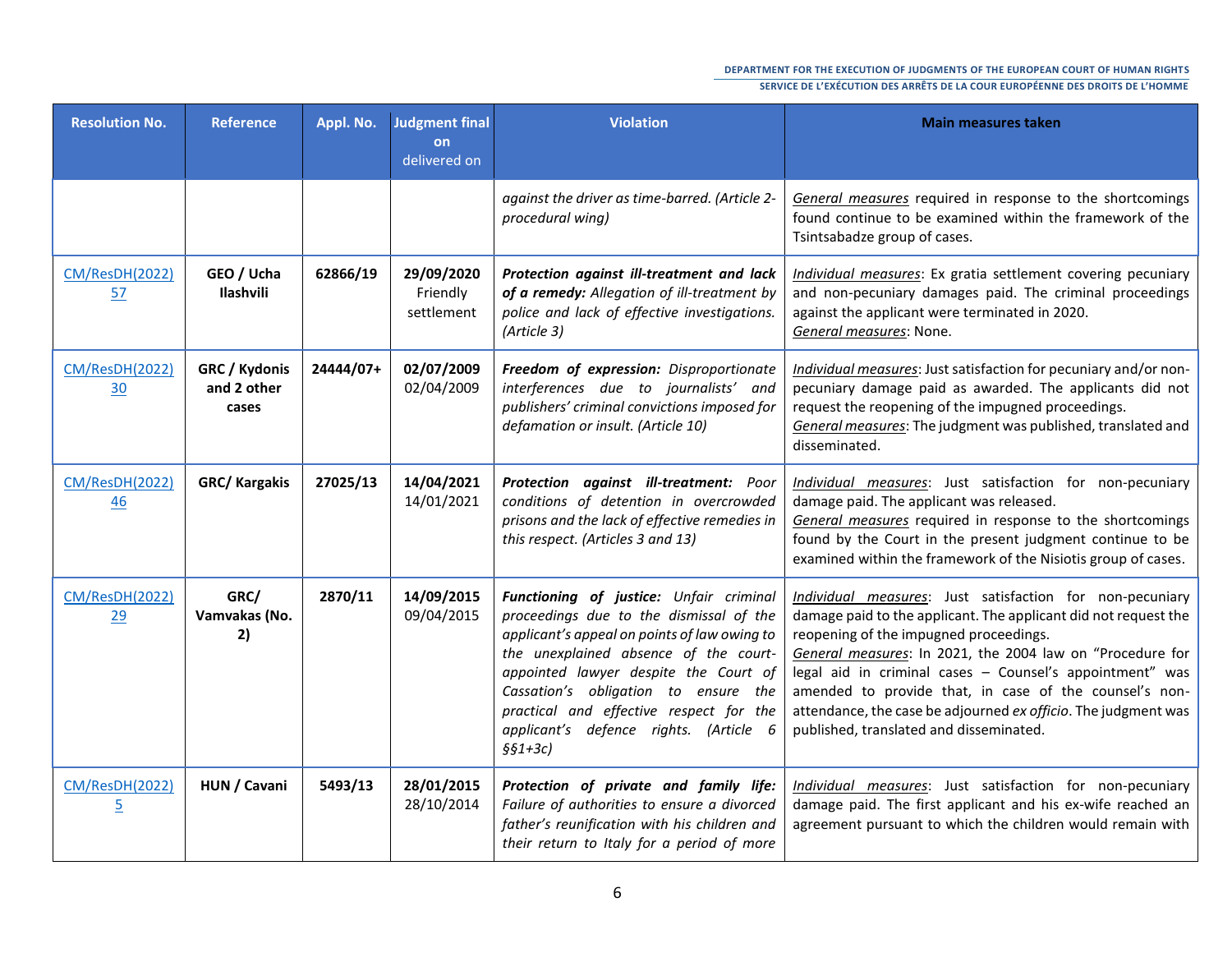| <b>Resolution No.</b>              | <b>Reference</b>                         | Appl. No. | <b>Judgment final</b><br>on<br>delivered on | <b>Violation</b>                                                                                                                                                                                                                                                                                                                                                                  | <b>Main measures taken</b>                                                                                                                                                                                                                                                                                                                                                                                                                                                                                                                                                                                                                                                                                                                                                                                                                                                                                                                                                                                                                                                                                                                                                                                                                                                                                                                                                                                                                                                                                                                                                                                                                                   |
|------------------------------------|------------------------------------------|-----------|---------------------------------------------|-----------------------------------------------------------------------------------------------------------------------------------------------------------------------------------------------------------------------------------------------------------------------------------------------------------------------------------------------------------------------------------|--------------------------------------------------------------------------------------------------------------------------------------------------------------------------------------------------------------------------------------------------------------------------------------------------------------------------------------------------------------------------------------------------------------------------------------------------------------------------------------------------------------------------------------------------------------------------------------------------------------------------------------------------------------------------------------------------------------------------------------------------------------------------------------------------------------------------------------------------------------------------------------------------------------------------------------------------------------------------------------------------------------------------------------------------------------------------------------------------------------------------------------------------------------------------------------------------------------------------------------------------------------------------------------------------------------------------------------------------------------------------------------------------------------------------------------------------------------------------------------------------------------------------------------------------------------------------------------------------------------------------------------------------------------|
|                                    |                                          |           |                                             | than seven years despite a binding court<br>decision. (Article 8)                                                                                                                                                                                                                                                                                                                 | their mother in Hungary and visit their father in Italy several<br>times per year.<br>General measures: The judgment was published, translated and<br>disseminated.                                                                                                                                                                                                                                                                                                                                                                                                                                                                                                                                                                                                                                                                                                                                                                                                                                                                                                                                                                                                                                                                                                                                                                                                                                                                                                                                                                                                                                                                                          |
| <b>CM/ResDH(2022)</b><br><u>48</u> | ISL/<br>Guðmundur<br>Andri<br>Ástráðsson | 26374/18  | 01/12/2020<br><b>Grand Chamber</b>          | <b>Functioning of justice: Judicial appointment</b><br>procedure: Infringement of the applicant's<br>right to a "tribunal established by law" in<br>proceedings before the newly-established<br>Court of Appeal due to the participation of<br>a judge whose appointment was found to<br>consitute manifest and grave breaches of<br>domestic rules on the matter. (Article 6 §1) | Individual measures: The finding of a violation was sufficient<br>just satisfaction for non-pecuniary damage. The European<br>Court refused to indicate an obligation to reopen the<br>applicant's case, and as of present the applicant has not availed<br>himself of the opportunity under domestic law to request<br>reopening of the impugned proceedings before the newly<br>established Court on Reopening of Judicial Proceedings.<br>General measures:<br>Art. 46 - indication: No obligation to reopen all similar cases<br>that had since become res judicata in accordance with Icelandic<br>law. However, the parties to these cases may apply for<br>reopening before the Court on Reopening of Judicial<br>Proceedings, who already have granted reopening in several<br>cases on the basis of findings by the European Court.<br>Immediately after the ECHR's Chamber judgment, no new<br>Court of Appeal cases were allocated to the four irregularly<br>appointed judges. All Court of Appeal judges have now been<br>appointed in full compliance with the domestic legal framework<br>and procedures in accordance with the ECHR requirements. In<br>2020, the Minister of Justice adopted guidelines in case he/she<br>departs from the Evaluation Committee's public proposals for<br>the appointment of judges, in which case the Parliament's<br>approval is required. Moreover, the Supreme Court clarified the<br>interpretation of relevant domestic provisions on the voting<br>method, thus giving guidance to the Parliament should similar<br>circumstances arise. The judgment was published, translated<br>and disseminated. |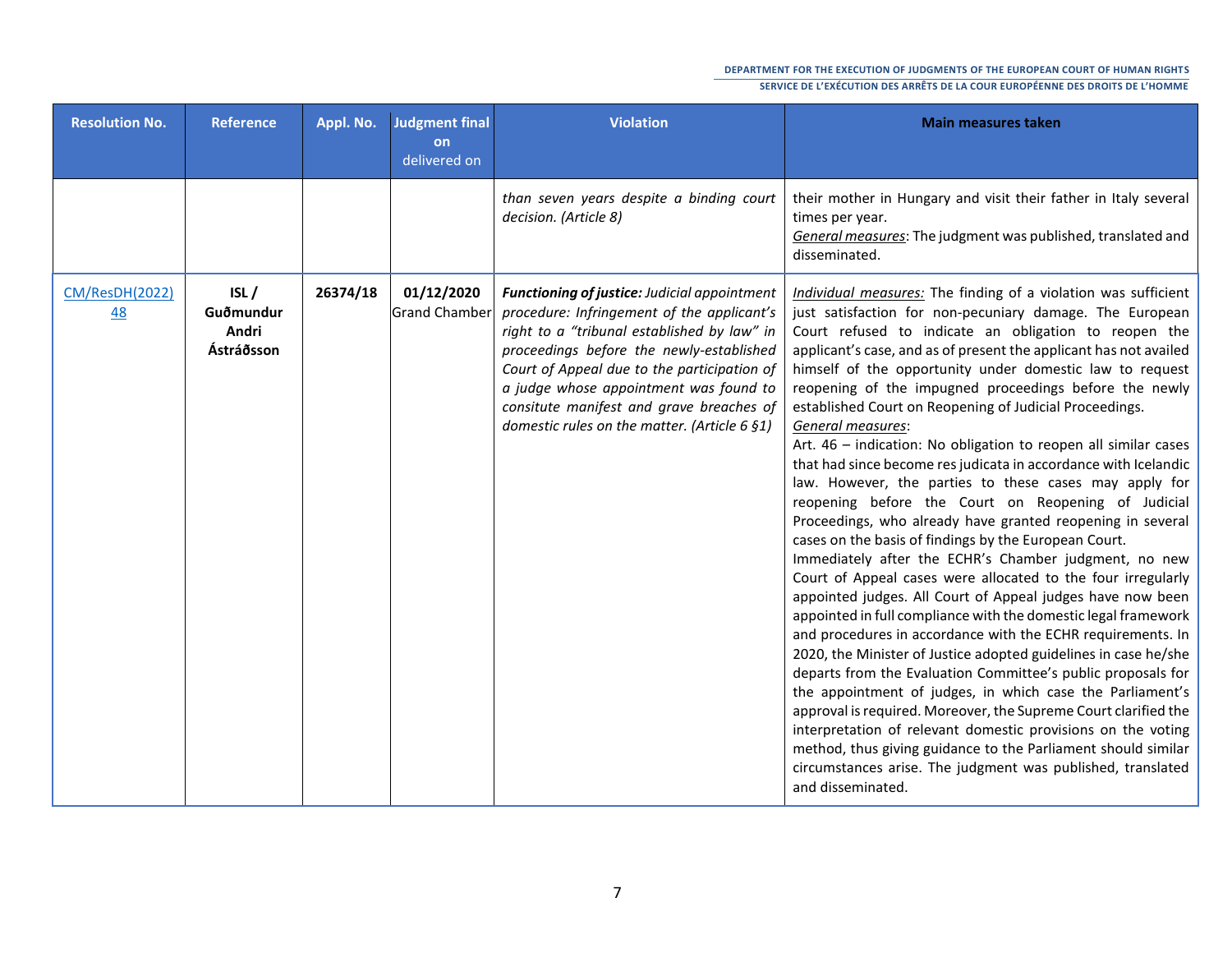| <b>Resolution No.</b>       | <b>Reference</b>                                        | Appl. No.  | Judgment final<br>on<br>delivered on | <b>Violation</b>                                                                                                                                                                                                                                                                                                                                                                                     | <b>Main measures taken</b>                                                                                                                                                                                                                                                                                                                                                                                                                                                                                                                                                                                                                                                                                                                                                                                                                                                                                                                                                                     |
|-----------------------------|---------------------------------------------------------|------------|--------------------------------------|------------------------------------------------------------------------------------------------------------------------------------------------------------------------------------------------------------------------------------------------------------------------------------------------------------------------------------------------------------------------------------------------------|------------------------------------------------------------------------------------------------------------------------------------------------------------------------------------------------------------------------------------------------------------------------------------------------------------------------------------------------------------------------------------------------------------------------------------------------------------------------------------------------------------------------------------------------------------------------------------------------------------------------------------------------------------------------------------------------------------------------------------------------------------------------------------------------------------------------------------------------------------------------------------------------------------------------------------------------------------------------------------------------|
| CM/ResDH(2022)<br>31        | ITA / D'Acunto<br>and Pignataro<br>and 2 other<br>cases | 6360/13    | 12/07/2018<br>12/07/2018             | Protection of private and family life:<br>Authorities' failure to make adequate and<br>sufficient efforts to ensure respect of the<br>applicants' access rights to their minor<br>children or grandchildren. (Article 8)                                                                                                                                                                             | Individual measures: Just satisfaction for non-pecuniary<br>damage paid. On the basis of the present judgments, new<br>requests concerning visiting rights may be introduced.<br>General measures required to ensure the effective<br>implementation of judicial decisions regulating parents' or<br>grandparents' access rights continue to be examined within the<br>framework of the Strumia and Terna groups of cases.                                                                                                                                                                                                                                                                                                                                                                                                                                                                                                                                                                     |
| <b>CM/ResDH(2022)</b><br>14 | MDA/<br>Caraman and 1<br>other case                     | 3755/05+   | 15/09/2020<br>15/09/2020             | Functioning of justice / protection of<br>property rights / lack of a remedy: State's<br>failure to enforce final domestic judgments<br>awarding the applicants social housing<br>rights or money in lieu of housing as well as<br>lack of an effective remedy. (Articles 6 §1, 1<br>of Protocol No. 1 and Article 13)                                                                               | Individual measures: Just satisfaction for non-pecuniary<br>damage paid. Domestic court judgements were fully executed<br>and/or the outstanding pecuniary damage was fully covered by<br>the just satisfaction awarded by the European Court.<br>General measures: In 2011, a new law introduced a<br>compensatory remedy for excessive length of judicial and<br>enforcement proceedings. Other outstanding issues continue<br>to be examined within the framework of the case Olaru and<br>Others (476/07), in particular, concerning the overall<br>effectiveness of the reformed enforcement system and the<br>functioning of the domestic remedy introduced in case of<br>prolonged enforcement proceedings. During the period 2018-<br>2021, more than 200 judges attended training activities held by<br>the National Institute of Justice on issues related to the right to<br>a fair trial and protection of property. The judgments were<br>published, translated and disseminated. |
| CM/ResDH(2022)<br><u>13</u> | <b>MDA / Political</b><br>Party "Patria"<br>and Others  | $5113/15+$ | 04/11/2020<br>04/08/2020             | Electoral rights: Arbitrary interference with<br>the applicants' and the applicant party's<br>electoral rights as a result of the latter's<br>unfounded<br>disqualification<br>from<br>participating in the parliamentary elections,<br>as well as insufficient procedural<br>guarantees against arbitrariness during the<br>unfolding of the national proceedings.<br>(Article 3 of Protocol No. 1) | Individual measures: The finding of a violation constitutes, in<br>itself, sufficient just satisfaction for any non-pecuniary damage<br>sustained by the applicants other than the applicant party. Just<br>satisfaction for non-pecuniary damage paid to the party. In<br>2021, the Supreme Court of Justice quashed the appellate<br>court's judgment and dismissed the action against the<br>applicant party as manifestly ill-founded. Thus, the applicants'<br>and the applicant party's rights at national level have been<br>finally restored.                                                                                                                                                                                                                                                                                                                                                                                                                                          |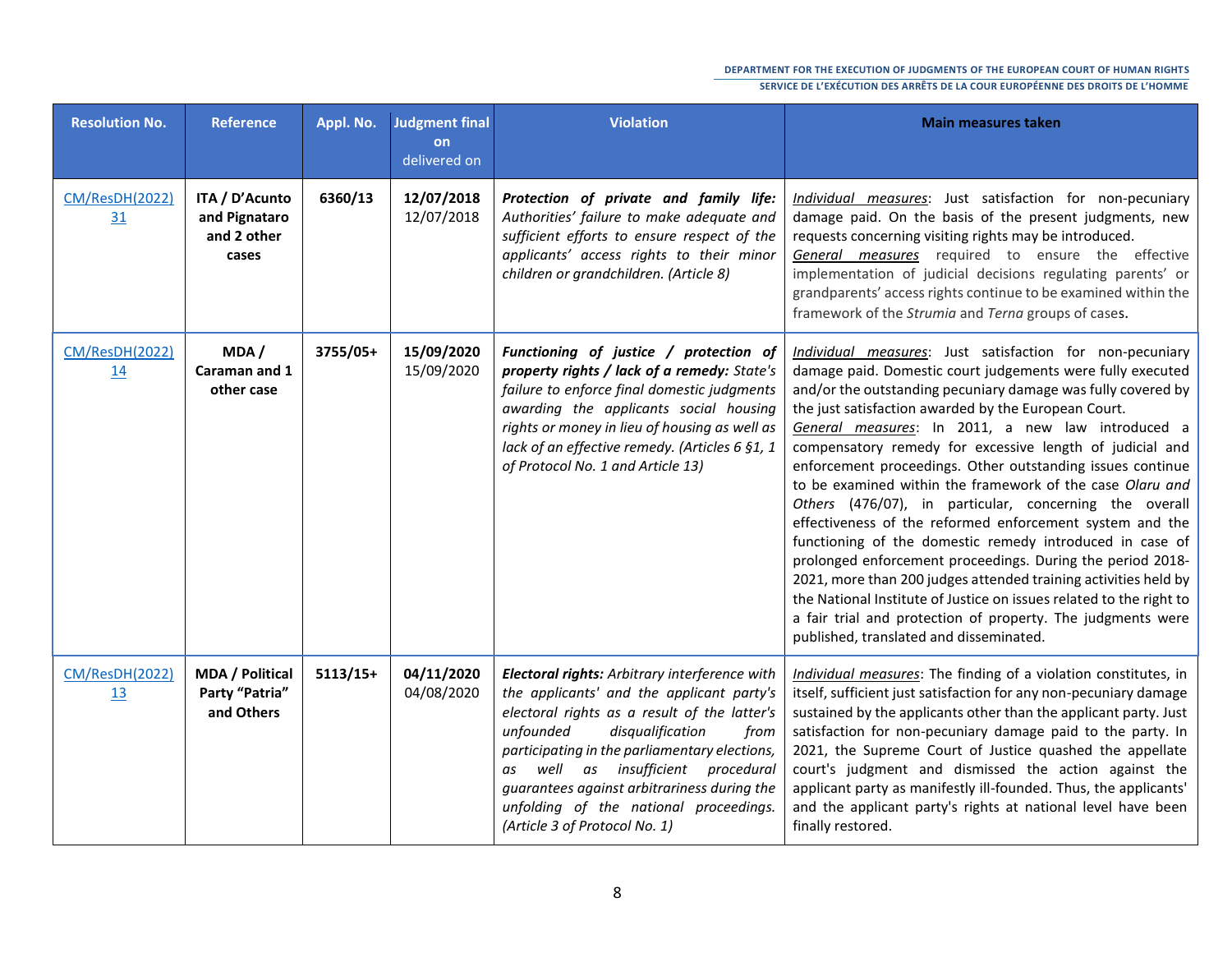| <b>Resolution No.</b>       | Reference                                  | Appl. No. | Judgment final<br>on<br>delivered on | <b>Violation</b>                                                                                                                                                                                                                                                                                              | <b>Main measures taken</b>                                                                                                                                                                                                                                                                                                                                                                                                                                                                                                                                                                                                                                                                                                                                                                                                                  |
|-----------------------------|--------------------------------------------|-----------|--------------------------------------|---------------------------------------------------------------------------------------------------------------------------------------------------------------------------------------------------------------------------------------------------------------------------------------------------------------|---------------------------------------------------------------------------------------------------------------------------------------------------------------------------------------------------------------------------------------------------------------------------------------------------------------------------------------------------------------------------------------------------------------------------------------------------------------------------------------------------------------------------------------------------------------------------------------------------------------------------------------------------------------------------------------------------------------------------------------------------------------------------------------------------------------------------------------------|
|                             |                                            |           |                                      |                                                                                                                                                                                                                                                                                                               | General measures: Between 2014 and 2016, the relevant<br>regulations of the Central Electoral Commission and the<br>Electoral Code have been amended as concerns the funding of<br>electoral campaigns, in particular, by lowering the limit for<br>donations and introducing the possibility of funding from<br>foreign sources. In 2016 and 2019, the Plenary Supreme Court<br>delivered an explanatory judgment and an advisory opinion to<br>unify judicial practice as regards electoral proceedings.<br>Moreover, the Central Electoral Commission did not lodge any<br>further requests to withdraw any political party from the<br>parliamentary elections. Specialised seminars on electoral<br>issues are being provided by the National Institute to<br>magistrates. The judgment was published, translated and<br>disseminated. |
| <b>CM/ResDH(2022)</b><br>41 | PRT / L.P. and<br>Carvalho                 | 24845/13+ | 08/10/2019<br>08/10/2019             | Freedom of expression: Disproportionate<br>interference due to the conviction of two<br>lawyers for defamation (L.P.) and for<br>attacking a person's honour (Carvalho) in<br>respect of two judges, on account of<br>documents drawn up by the lawyers in their<br>capacity as representatives. (Article 10) | Individual measures: Just satisfaction for pecuniary damage<br>(fine imposed) paid. The finding of a violation constituted in<br>itself sufficient just satisfaction in respect of non-pecuniary<br>damage. Both applicants could request reopening of the<br>impugned proceedings.<br>General measures: The judgments were published, translated<br>and disseminated to all courts and authorities concerned.                                                                                                                                                                                                                                                                                                                                                                                                                              |
| <b>CM/ResDH(2022)</b><br>43 | SER / Đulča<br>Redžović                    | 10958/19  | 25/03/2021<br>Friendly<br>settlement | Functioning of justice: Non-enforcement of<br>domestic judgments in the applicant's<br>favour. (Article 6 §1)                                                                                                                                                                                                 | Individual measures: Just satisfaction for non-pecuniary<br>damage stipulated in the friendly settlement paid. Domestic<br>decisions enforced.<br>General measures: None.                                                                                                                                                                                                                                                                                                                                                                                                                                                                                                                                                                                                                                                                   |
| CM/ResDH(2022)<br>42        | SER / Đuzida<br>Đukić and<br><b>Others</b> | 38797/20  | 08/04/2021<br>Friendly<br>settlement | Functioning of justice: Non-enforcement of<br>domestic judgments in the applicants'<br>favour. (Article 6 §1)                                                                                                                                                                                                 | Individual measures: Just satisfaction for non-pecuniary<br>damage stipulated in the friendly settlement paid. Domestic<br>decisions enforced.<br>General measures: None.                                                                                                                                                                                                                                                                                                                                                                                                                                                                                                                                                                                                                                                                   |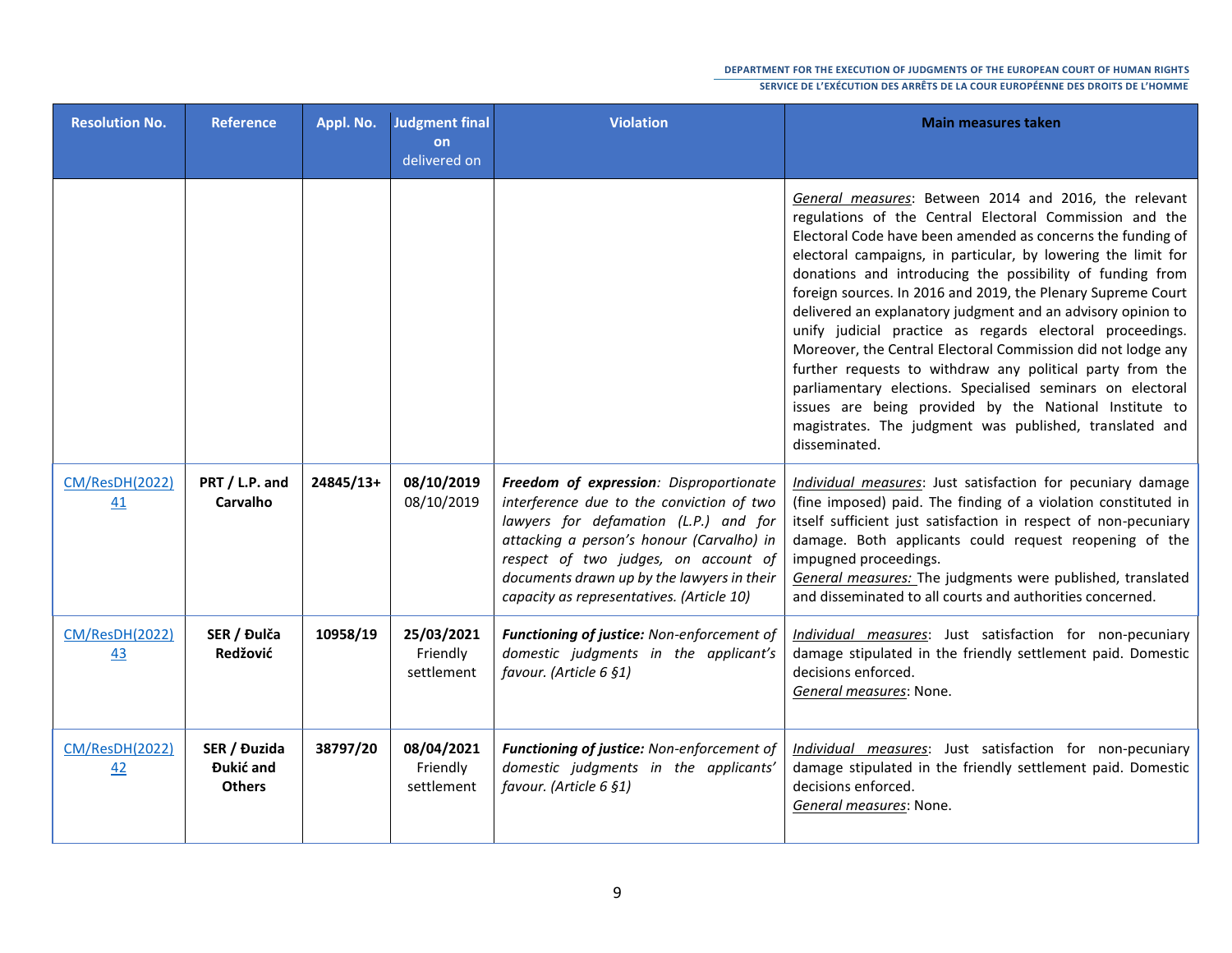| <b>Resolution No.</b>       | <b>Reference</b>                                | Appl. No. | Judgment final<br>on<br>delivered on | <b>Violation</b>                                                                                                                                                                                                                                                                                                       | <b>Main measures taken</b>                                                                                                                                                                                                                                                                                                                                                                                                                                                                                                                                                                                                                                                                                                                                                     |
|-----------------------------|-------------------------------------------------|-----------|--------------------------------------|------------------------------------------------------------------------------------------------------------------------------------------------------------------------------------------------------------------------------------------------------------------------------------------------------------------------|--------------------------------------------------------------------------------------------------------------------------------------------------------------------------------------------------------------------------------------------------------------------------------------------------------------------------------------------------------------------------------------------------------------------------------------------------------------------------------------------------------------------------------------------------------------------------------------------------------------------------------------------------------------------------------------------------------------------------------------------------------------------------------|
| CM/ResDH(2022)<br>51        | SER /<br>Mikuljanac,<br>Mališić and<br>Šafar    | 41513/05  | 09/01/2008<br>09/10/2007             | Functioning of justice: Excessive length of<br>labour-related proceedings and lack of an<br>effective remedy. (Articles 6 §1 and 13)                                                                                                                                                                                   | Individual measures: Just satisfaction for non-pecuniary<br>damage paid. Domestic proceedings completed.<br>General measures: Information was submitted on the<br>acceleration of labour-related proceedings before the first and<br>second instance courts between 2016 and 2020, showing<br>prompt disposition time and a high number of resolved cases.<br>A preventive remedy was introduced in 2013. In 2016, the Law<br>on Protection of the Right to a Trial within a Reasonable Time<br>introduced an acceleratory remedy. The authorities'<br>commitment to continuing their efforts to put an end to the<br>more general problem of excessive length of civil, family-<br>related and commercial proceedings in the context of the<br>Jevremović group of cases.     |
| CM/ResDH(2022)<br>44        | SER / Novica<br>Ranđelović and<br>3 other cases | 42495/18  | 08/04/2021<br>Friendly<br>settlement | Functioning of justice: Non-enforcement of<br>domestic judgments in the applicants'<br>favour. (Article 6 §1)                                                                                                                                                                                                          | Individual measures: Just satisfaction for non-pecuniary<br>damage stipulated in the friendly settlement paid. Domestic<br>decisions enforced.<br>General measures: None.                                                                                                                                                                                                                                                                                                                                                                                                                                                                                                                                                                                                      |
| <b>CM/ResDH(2022)</b><br>33 | SUI / Ryser                                     | 23040/13  | 12/04/2021<br>12/01/2021             | Discrimination and protection of private<br>Discriminatory treatment and<br>life:<br>disproportionate interference on account of<br>the applicant's obligation to pay a tax for<br>exemption from military service despite his<br>inability to serve on medical grounds.<br>(Article 14 in combination with Article 8) | Individual measures: No valid claim submitted by the applicant.<br>The applicant did not request revision of the impugned tax<br>decision before the Federal Court.<br>General measures: The judgment was published and<br>disseminated to all authorities concerned. See also<br>CM/ResDH(2019)319 in Glor. In 2013, ordinances on the<br>medical evaluation of aptitude for military service were<br>amended to ensure that persons willing to perform military<br>service, who until then had been declared unfit for medical<br>reasons, but whose grounds for inaptitude were not sufficient<br>to exempt them from paying the contentious tax, can now be<br>declared "Fit for military service in specific functions only, with<br>conditions" by a special commission. |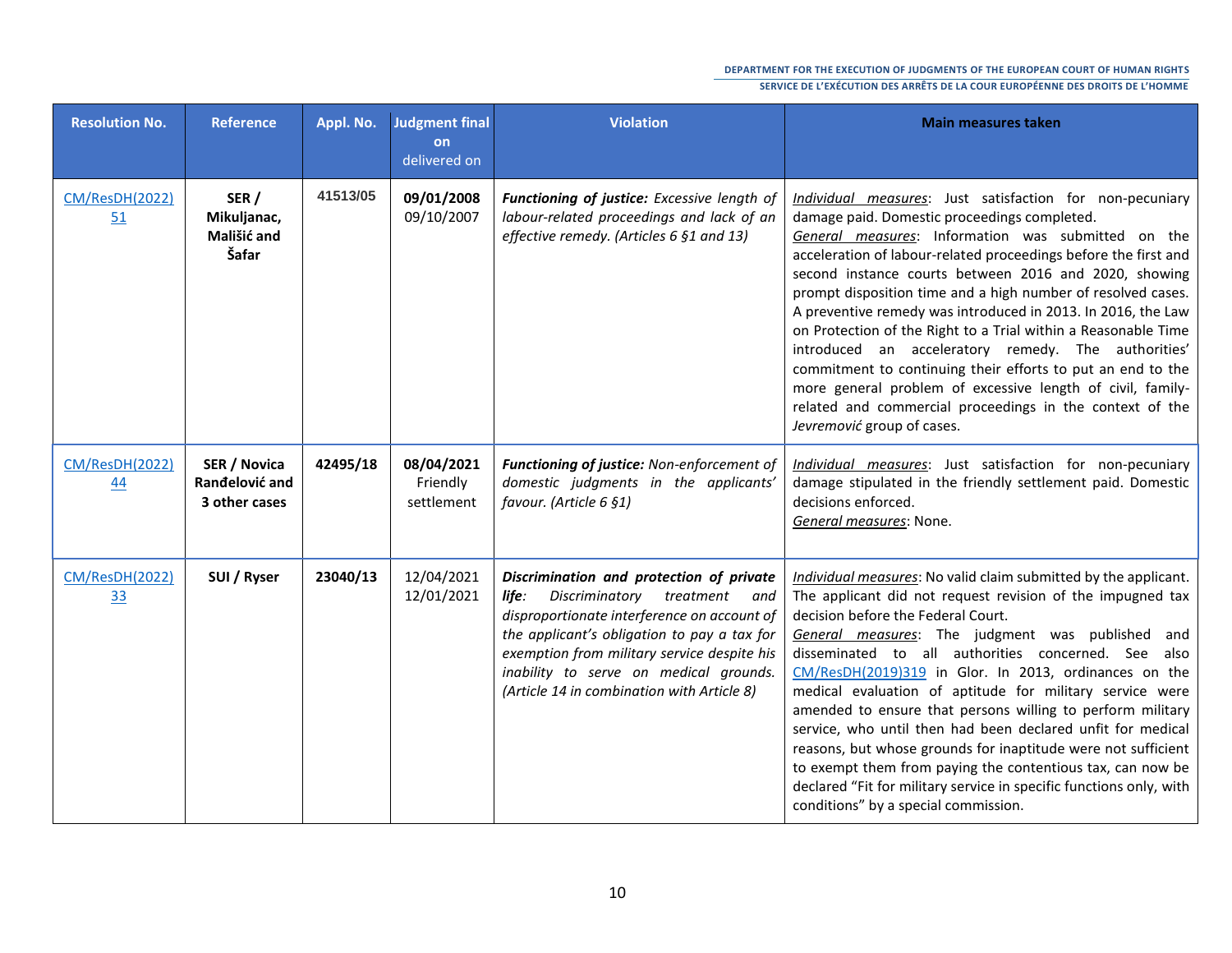| <b>Resolution No.</b>       | <b>Reference</b>                           | Appl. No. | <b>Judgment final</b><br>on<br>delivered on | <b>Violation</b>                                                                                                                                                                                                                                                                                                                                                                                                                                                                                                                                           | <b>Main measures taken</b>                                                                                                                                                                                                                                                                                                                                                                                                                                                                                                                                                                                                                                                                                                                                                                                                                                                                                                         |
|-----------------------------|--------------------------------------------|-----------|---------------------------------------------|------------------------------------------------------------------------------------------------------------------------------------------------------------------------------------------------------------------------------------------------------------------------------------------------------------------------------------------------------------------------------------------------------------------------------------------------------------------------------------------------------------------------------------------------------------|------------------------------------------------------------------------------------------------------------------------------------------------------------------------------------------------------------------------------------------------------------------------------------------------------------------------------------------------------------------------------------------------------------------------------------------------------------------------------------------------------------------------------------------------------------------------------------------------------------------------------------------------------------------------------------------------------------------------------------------------------------------------------------------------------------------------------------------------------------------------------------------------------------------------------------|
| CM/ResDH(2022)<br>59        | TUR / Bayar<br>and 14 other<br>cases       | 55060/07+ | 13/06/2017<br>13/06/2017                    | Freedom of expression, freedom of<br>assembly,<br>functioning<br>of justice:<br>Unjustified interferences due to the criminal<br>proceedings initiated under various articles<br>of the Criminal Code and Anti-Terrorism<br>Law and denial of access to court (Bayar) on<br>account of inadmissibility of the applicant's<br>appeal on points of law on grounds that the<br>level of the fine was below the statutory<br>minimum for appeal. (Article 10, 11 and 6)                                                                                        | Individual measures: Just satisfaction for non-pecuniary<br>damage paid. The applicants' convictions have been quashed<br>and their criminal records have been erased.<br>General measures: Concerning the issue on the right to access<br>to court, see CM/ResDH(2019)330 in Bayar. General measures<br>required in response to the other shortcomings found by the<br>Court continue to be examined within the framework of the<br>Öner and Türk (51962/12), Altuğ Taner Akçam (27520/07),<br>Nedim Şener (38270/11), Artun and Güvener (75510/01) and<br>Işıkırık (41226/09) groups of cases.                                                                                                                                                                                                                                                                                                                                   |
| CM/ResDH(2022)<br><u>19</u> | UK $/$ J.D. and A                          | 32949/17+ | 24/02/2020<br>24/10/2019                    | Discrimination / protection of property<br>rights: Unjustified and disproportionate<br>discriminatory effect of housing benefit<br>regulations in the social housing sector<br>(informally known as "the bedroom tax") on<br>a recognized victim of domestic violence in<br>a special Sanctuary Scheme property. The<br>Court noted that the regulation's aim to<br>incentivise people to move was in conflict<br>with the Sanctuary Scheme's goal of<br>allowing victims of domestic and gender-<br>based violence to stay in their homes.<br>(Article 8) | Individual measures: Just satisfaction for non-pecuniary<br>damage paid to the applicant. The applicant received and, after<br>the judgment, continued to receive discretionary housing<br>payments which mitigated any financial loss related to the<br>reduction in housing benefits. Further to the change in<br>legislation (see general measures below), the applicant is now<br>in the position she would have been in without the violation.<br>General measures: The relevant legislation was amended (entry<br>into force in October 2021) to introduce an exemption for<br>victims of domestic violence who are part of a special Sanctuary<br>Scheme from reduction in housing benefits. This exemption<br>applies also to claimants who adjusted their home under the<br>Sanctuary scheme, due an individual in their household being<br>subject to domestic violence. The judgment was published and<br>disseminated. |
| CM/ResDH(2022)<br>34        | UKR / Bochan<br>No. 2 and 2<br>other cases | 22251/08+ | 05/02/2015<br>Grand Chamber                 | Functioning of justice: Unfair civil and<br>criminal review proceedings before the<br>Supreme Court following initial judgments<br>of the European Court (Bochan No. 1,<br>Yaremenko No. 1 and Shabelnik No. 1). In<br>the second judgments it gave on each case,<br>the European Court found that the initial                                                                                                                                                                                                                                             | Individual measures: Just satisfaction for non-pecuniary<br>damage paid as awarded in each case. In the first and third<br>cases, the Supreme Court reopened the proceedings for review<br>on the merits, referring to the European Court's finding in the<br>cases Bochan No. 1 and No. 2, and Shabelnik No. 1 and No. 2,<br>respectively. The second applicant did not request review of<br>the impugned proceedings.                                                                                                                                                                                                                                                                                                                                                                                                                                                                                                            |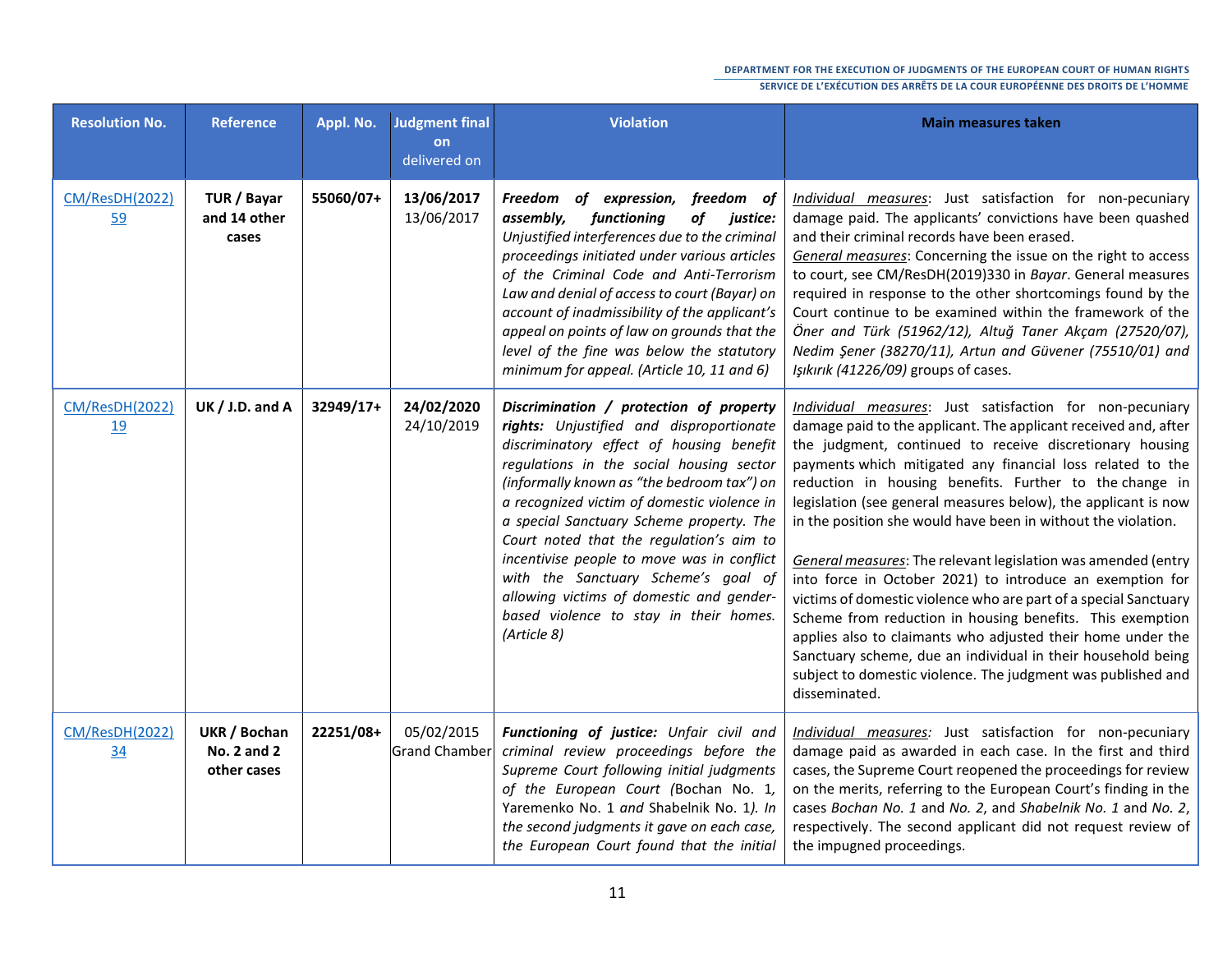| <b>Resolution No.</b>       | <b>Reference</b>           | Appl. No. | Judgment final<br>on<br>delivered on | <b>Violation</b>                                                                                                                                                                       | <b>Main measures taken</b>                                                                                                                                                                                                                                                                                                                                                                                                                                                                                                                                                                                                                                                                                                                                                                                                                                                                                                                                                                                                                                                                                                         |
|-----------------------------|----------------------------|-----------|--------------------------------------|----------------------------------------------------------------------------------------------------------------------------------------------------------------------------------------|------------------------------------------------------------------------------------------------------------------------------------------------------------------------------------------------------------------------------------------------------------------------------------------------------------------------------------------------------------------------------------------------------------------------------------------------------------------------------------------------------------------------------------------------------------------------------------------------------------------------------------------------------------------------------------------------------------------------------------------------------------------------------------------------------------------------------------------------------------------------------------------------------------------------------------------------------------------------------------------------------------------------------------------------------------------------------------------------------------------------------------|
|                             |                            |           |                                      | violations had not been remedied during<br>the reopened domestic<br>proceedings,<br>causing new violations.                                                                            | General measures: In 2017, amendments to relevant<br>procedural laws created domestic mechanisms to provide for<br>the possibility to request the review of final domestic civil and<br>criminal judgments on the basis of the European Court's finding<br>of a violation of the ECHR. Furthermore, domestic judicial<br>practice has evolved. Relevant examples and an analysis of<br>Supreme Court judicial decision monitoring (covering the<br>period 2017 to 2020) were submitted. The Supreme Court<br>regularly quashed impugned judgments and referred the case<br>back to the appropriate instance or decided itself on the merits<br>to reduce the risk of excessive length of proceedings.<br>Thus, a coherent and unified judicial practice has been<br>established in consistency with the "CM Recommendation on<br>the re-examination of national judicial decisions following<br>European Court's judgments". Capacity-building activities were<br>organised for judges, including with the support of the Council<br>of Europe cooperation projects. The judgments were<br>published, translated and disseminated. |
| <b>CM/ResDH(2022)</b><br>36 | <b>UKR / Chernov</b>       | 16432/10  | 10/12/2020<br>10/12/2020             | Ne bis in idem: Double punishment under<br>the Criminal Code and the Code of<br>administrative (minor) offences for the<br>same minor disorderly act. (Article 4 of<br>Protocol No. 7) | Individual measures: Just satisfaction for non-pecuniary<br>damage was transferred to a special deposit account due to the<br>absence of the applicant's financial details. In 2021, the<br>Supreme Court reopened the impugned proceedings, quashed<br>the criminal decision and closed the criminal case.<br>General measures: See CM/ResDH(2018)48 in Tarasov. In the<br>present case, the violation resulted from the domestic courts'<br>inappropriate interpretation of domestic law. Examples of<br>domestic courts' coherent and appropriate practice were<br>submitted. The judgment was published, translated and<br>disseminated.                                                                                                                                                                                                                                                                                                                                                                                                                                                                                       |
| CM/ResDH(2022)<br>35        | UKR /<br><b>Shebaldina</b> | 75792/11  | 18/06/2020<br>18/06/2020             | Protection of property rights: Domestic<br>courts' arbitrary dismissal of a teacher's<br>claims for recovery of annual payments to<br>be paid from the State budget on the             | Individual measures: Just satisfaction for pecuniary (debt and<br>inflation losses) and non-pecuniary damage paid. The applicant<br>did not avail herself of the possibility to request review of the<br>impugned proceedings.                                                                                                                                                                                                                                                                                                                                                                                                                                                                                                                                                                                                                                                                                                                                                                                                                                                                                                     |